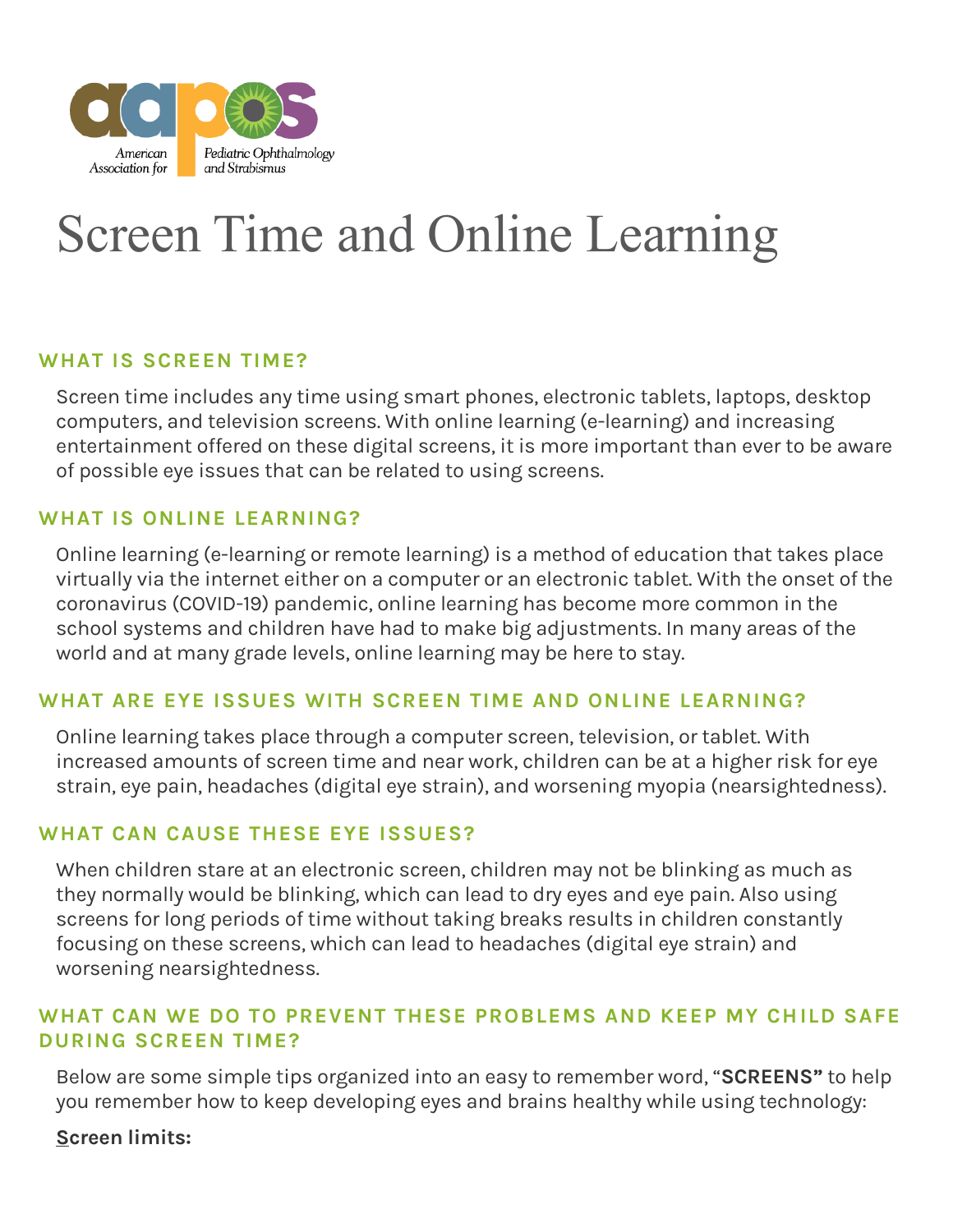

For older children who use digital screens for school work, limit recreational use of screens as much as possible. When they use screens, try to give them the option to use a bigger screen and hold screens further away when possible. Currently, the American Academy of Pediatrics offers the following recommendations for screen time:

- For children under 2 years old: no screen time outside of video phone time.
- For children 2-5 years old: limit screens to 1 hour a day.

# **Comfortable** (get comfortable):

While using screens, make sure children take time to get their bodies and eyes comfortable. Place the screen at eye level and have them sit upright when possible, to help with good posture. Keep computers and tablets at arm's length away (approximately 25 inches from their face) to relax their eyes. Because eyes have to work harder to focus on objects closer compared to farther away, by increasing the child's distance from the screen, it will help them relax their eyes. And when possible, it is better to allow your child to watch TV from the couch instead of giving them a smartphone or tablet.

# **Rest (aka the 20/20/20 rule):**

Take frequent breaks from electronic screens to decrease eye strain. A simple rule to follow is the 20/20/20 rule. This means when using screens for a long time such as elearning or playing video games, have your child to take a 20 second break every 20 minutes and look at something at a distance (at least 20 feet away), for example have your child look down the hall or out the window. Remember looking at a distance lets the eyes relax. Taking these breaks and looking away from the screen and at a distance will allow your child's eyes to relax and help decrease eye strain. This can help decrease some of the symptoms caused by long periods of near work such as headaches and increasing nearsightedness.

# **Eye drops**

Often when children are engaged with screens, they blink less often, which can lead to eye dryness. If you notice your child is rubbing his/her eyes, his/her eyes are becoming red, or he/she complains of eye pain/strain after using screens, you should encourage him/her to blink more. If increased blinking does not fix the problem, you can try using over-thecounter lubricating eye drops, such as artificial tears (not Visine). You can also try using humidifiers, especially in the winter to decrease eye dryness.

# **Exit outside**

Remember in addition to limiting screentime, children need exposure to sunlight and physical activity. Encourage at least 1-2 hours of outdoor time per day when weather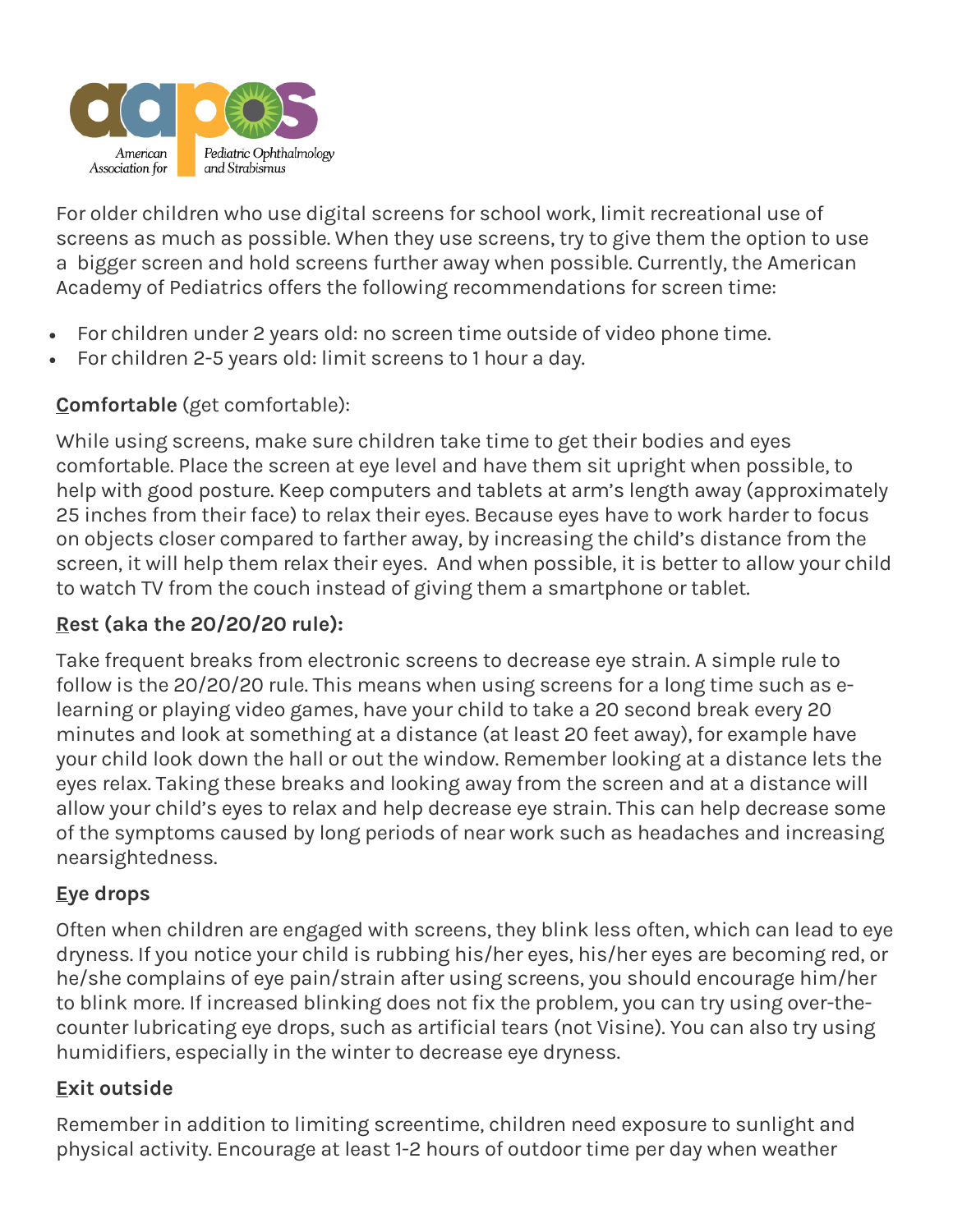

permits to help children's eyesight as well as keep them physically active and healthy. Research has shown that exposure to natural light can help decrease the risk of children from becoming more nearsighted or myopic.

## **No Nighttime screens:**

There is no proven toxicity to blue light (which is usually present when using screens) except that it can disrupt the sleep/wake cycle (circadian rhythm). Exposure to screens before bed can keep children awake. It is recommended to stop screen use at least 1 hour before bedtime. You can use the nighttime settings on smartphones and tablets to limit blue light exposure to minimize the effect of screens on sleep. You can also try using blue light blocking glasses to filter out the blue light before bedtime, which will decrease the exposure to blue light, but will not reduce digital eye strain. Instead of using tablets and computers before bedtime, it is best to use books/soft music before bedtime for children.

## **Screen settings:**

Decrease the brightness and increase the contrast on the screen settings for all of your child's electronic devices. You can also use a matte filter to decrease glare. If the screen is brighter than the surrounding light, your child's eyes have to work harder to see, so make sure the screen is not brighter than the surrounding light. Avoid using electronic devices in dark, dimly lit rooms or placing bright lights in front of your child's face or against the electronic screen (for example, avoid a bright desk lamp next to the electronic monitor), which will cause uncomfortable glare.

# **WHEN SHOULD MY CHILD BE SEEN BY AN EYE DOCTOR?**

It is important to be evaluated by a pediatric ophthalmologist if your child is having symptoms related to online learning such as increased eye strain, headaches, double vision, or blurred vision, especially if they have not had a recent eye exam. The pediatric ophthalmologist will likely perform a complete eye exam to ensure your child does not have any other issues that could cause similar symptoms such as needing glasses or strabismus (eye misalignment).

#### **Sources**:

- 1. <https://www.aao.org/eye-health/tips-prevention/screen-use-kids>
- 2. [https://www.aao.org/newsroom/news-releases/detail/protect-your-eyes-from-too](https://www.aao.org/newsroom/news-releases/detail/protect-your-eyes-from-too-much-screen-time)[much-screen-time](https://www.aao.org/newsroom/news-releases/detail/protect-your-eyes-from-too-much-screen-time)
- 3. [https://publications.aap.org/pediatrics/article/138/5/e20162591/60503/Media-and-](https://publications.aap.org/pediatrics/article/138/5/e20162591/60503/Media-and-Young-Minds)[Young-Minds](https://publications.aap.org/pediatrics/article/138/5/e20162591/60503/Media-and-Young-Minds)